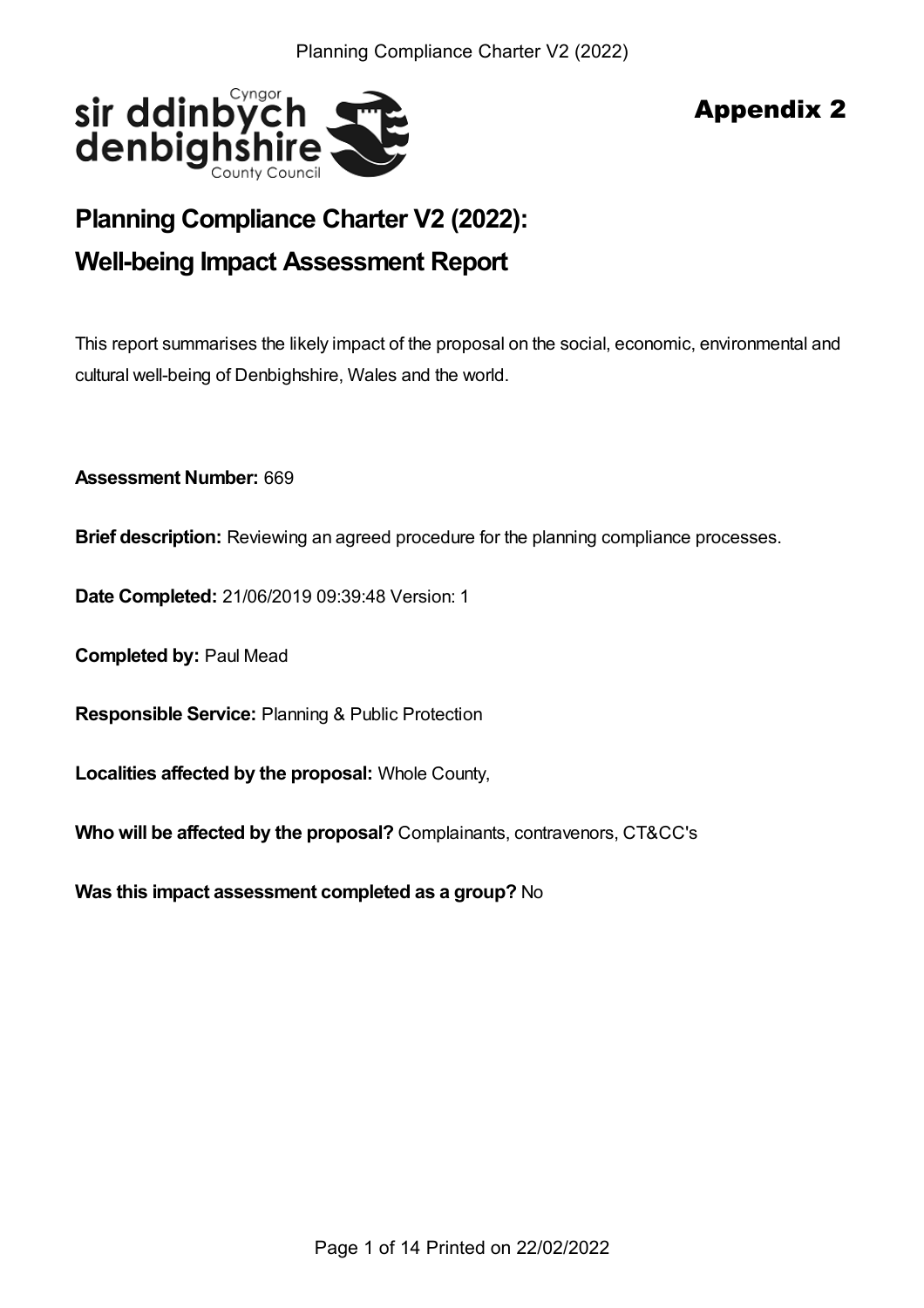## **Summary and Conclusion**

Before we look in detail at the contribution and impact of the proposal, it is important to consider how the proposal is applying the sustainable development principle. This means that we must act "in a manner which seeks to ensure that the needs of the present are met without compromising the ability of future generations to meet their own needs."

#### **Score for the sustainability of the approach**

**3 out of 4 stars**

**Actual score : 25 / 36.**

## **Summary for each Sustainable Development principle**

#### **Long term**

The review of the Charter has not impacted the previous WBIA. The use of the Charter promotes long term sustainability and protection of the built and natural environment.

#### **Prevention**

The Charter is designed to assist in the protection of the environment.

#### **Integration**

Links well with the Climate Change and Ecological Strategy.

#### **Collaboration**

We have liaised with colleagues across the Council in terms of the key elements of sustainability and environmental protection.

#### **Involvement**

This review will be presented to Scrutiny Committee and then we will seek feedback from CT&CC's.

#### **Summary of impact**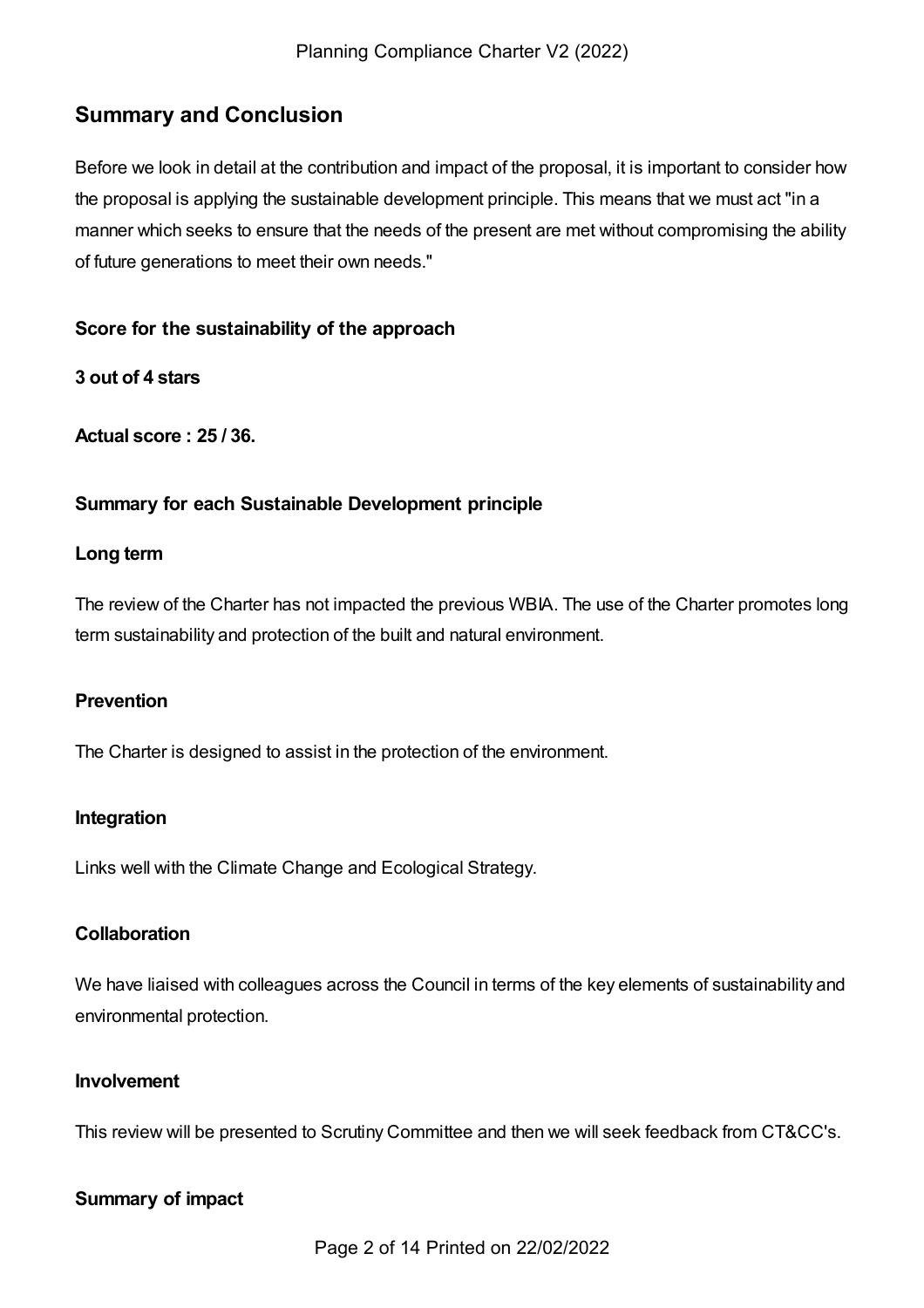| <b>Well-being Goals</b>                                       | <b>Overall Impact</b> |
|---------------------------------------------------------------|-----------------------|
| A prosperous Denbighshire                                     | Positive              |
| A resilient Denbighshire                                      | Positive              |
| A healthier Denbighshire                                      | <b>Neutral</b>        |
| A more equal Denbighshire                                     | <b>Neutral</b>        |
| A Denbighshire of cohesive communities                        | Positive              |
| A Denbighshire of vibrant culture and thriving Welsh language | <b>Neutral</b>        |
| A globally responsible Denbighshire                           | <b>Neutral</b>        |

## **Main conclusions**

The draft charter for planning compliance will evolve as CT&CC's and other groups become better prepared to take on more planning compliance work themselves. This in turn will create resilience in communities, help promote better economic conditions through improved environments , it will create cohesion within the communities by groups joining together for common goals and it will become a more sustainable approach to taking effective planning compliance action in the future.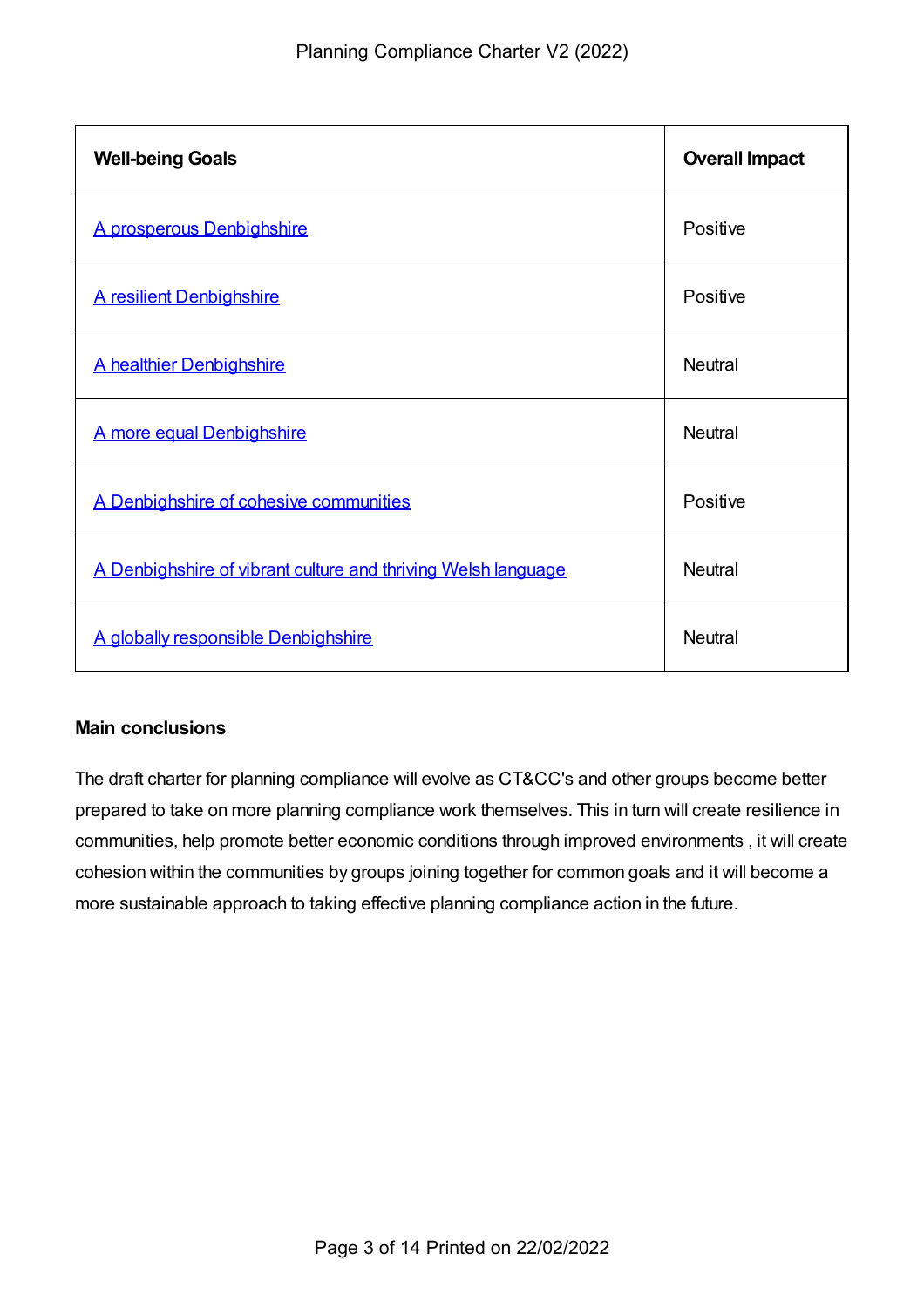## **The likely impact on Denbighshire, Wales and the world.**

## <span id="page-3-0"></span>**A prosperous Denbighshire**

## **Overall Impact**

**Positive** 

## **Justification for impact**

Better maintained communities will only benefit prosperity.

#### **Further actions required**

Not known

## **Positive impacts identified:**

#### **Alow carbon society**

Not known

#### **Quality communications, infrastructure and transport**

Will encourage greater localised preservation and enhancement of infrastructure.

#### **Economic development**

Will enable local communities to identify priorities for their towns in terms of planning compliance input. This will enhance economic outputs of town centres, for example.

#### **Quality skills for the long term**

Opportunities for CT&CC's to develop planning skills in the future.

#### **Quality jobs for the long term**

Not known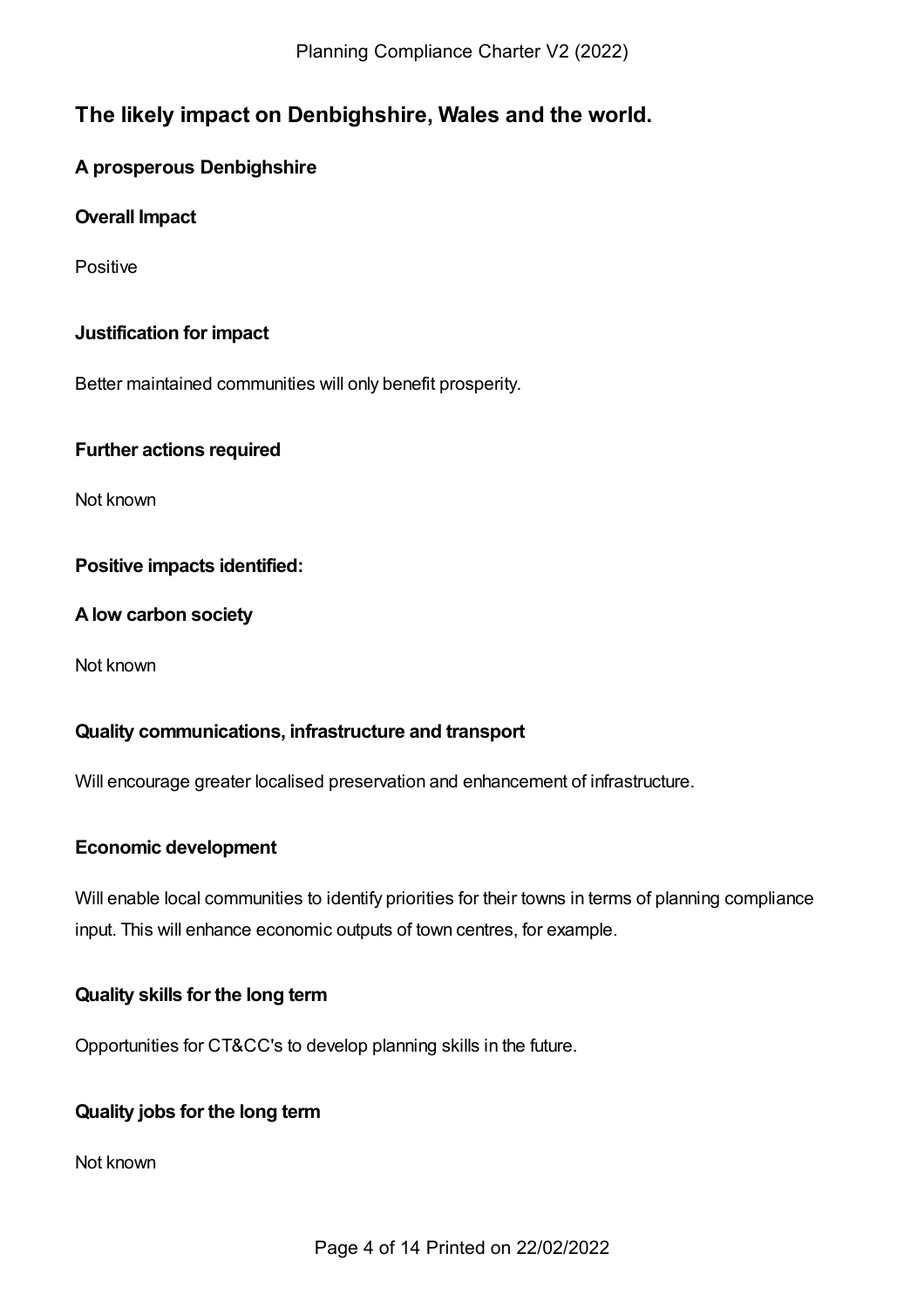## **Childcare**

Not known

## **Negative impacts identified:**

## **Alow carbon society**

Not known

## **Quality communications, infrastructure and transport**

[TEXT HERE]

## **Economic development**

[TEXT HERE]

## **Quality skills for the long term**

[TEXT HERE]

## **Quality jobs for the long term**

[TEXT HERE]

## **Childcare**

[TEXT HERE]

## <span id="page-4-0"></span>**A resilient Denbighshire**

#### **Overall Impact**

Positive

## **Justification for impact**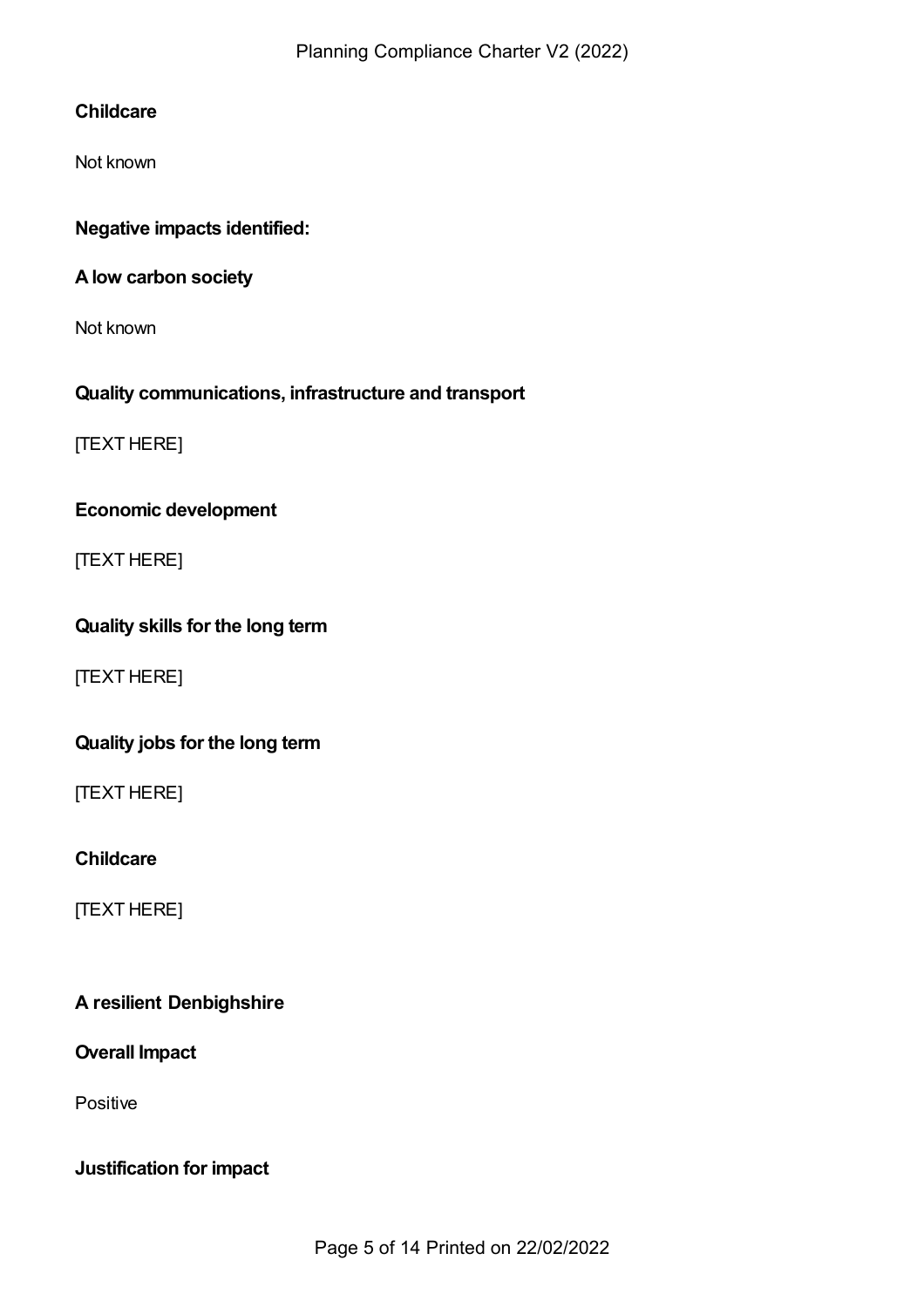Empowering local communities to better police their areas through involvement in the planning compliance process will only increase their resilience.

## **Further actions required**

Not known at this stage

## **Positive impacts identified:**

## **Biodiversity and the natural environment**

Reporting local issues quicker may benefit the protection of the natural environment through more effective planning compliance action

## **Biodiversity in the built environment**

Reporting local issues quicker may benefit the protection of the built environment through more effective planning compliance action

## **Reducing waste, reusing and recycling**

Not known

## **Reduced energy/fuel consumption**

Not known

## **People's awareness of the environment and biodiversity**

This will increase as local bodies are able to focus on their local issues.

## **Flood risk management**

Greater awareness as the planning legislation will deal with this in local communities

## **Negative impacts identified:**

## **Biodiversity and the natural environment**

Page 6 of 14 Printed on 22/02/2022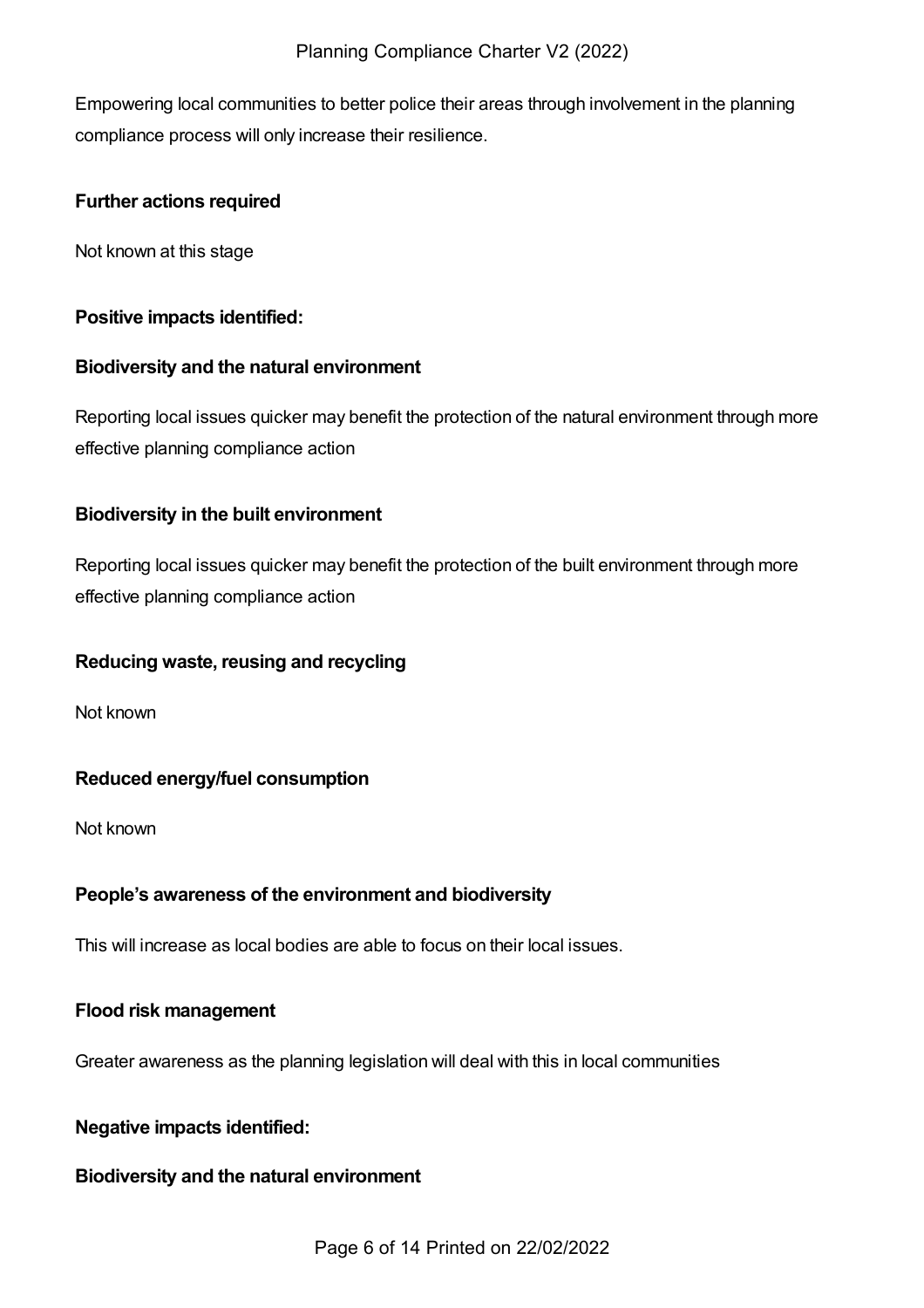## [TEXT HERE]

## **Biodiversity in the built environment**

[TEXT HERE]

## **Reducing waste, reusing and recycling**

[TEXT HERE]

## **Reduced energy/fuel consumption**

[TEXT HERE]

## **People's awareness of the environment and biodiversity**

[TEXT HERE]

#### **Flood risk management**

[TEXT HERE]

## <span id="page-6-0"></span>**A healthier Denbighshire**

## **Overall Impact**

**Neutral** 

#### **Justification for impact**

Difficult to fully link health with planning compliance.

#### **Further actions required**

Not known at this stage

#### **Positive impacts identified:**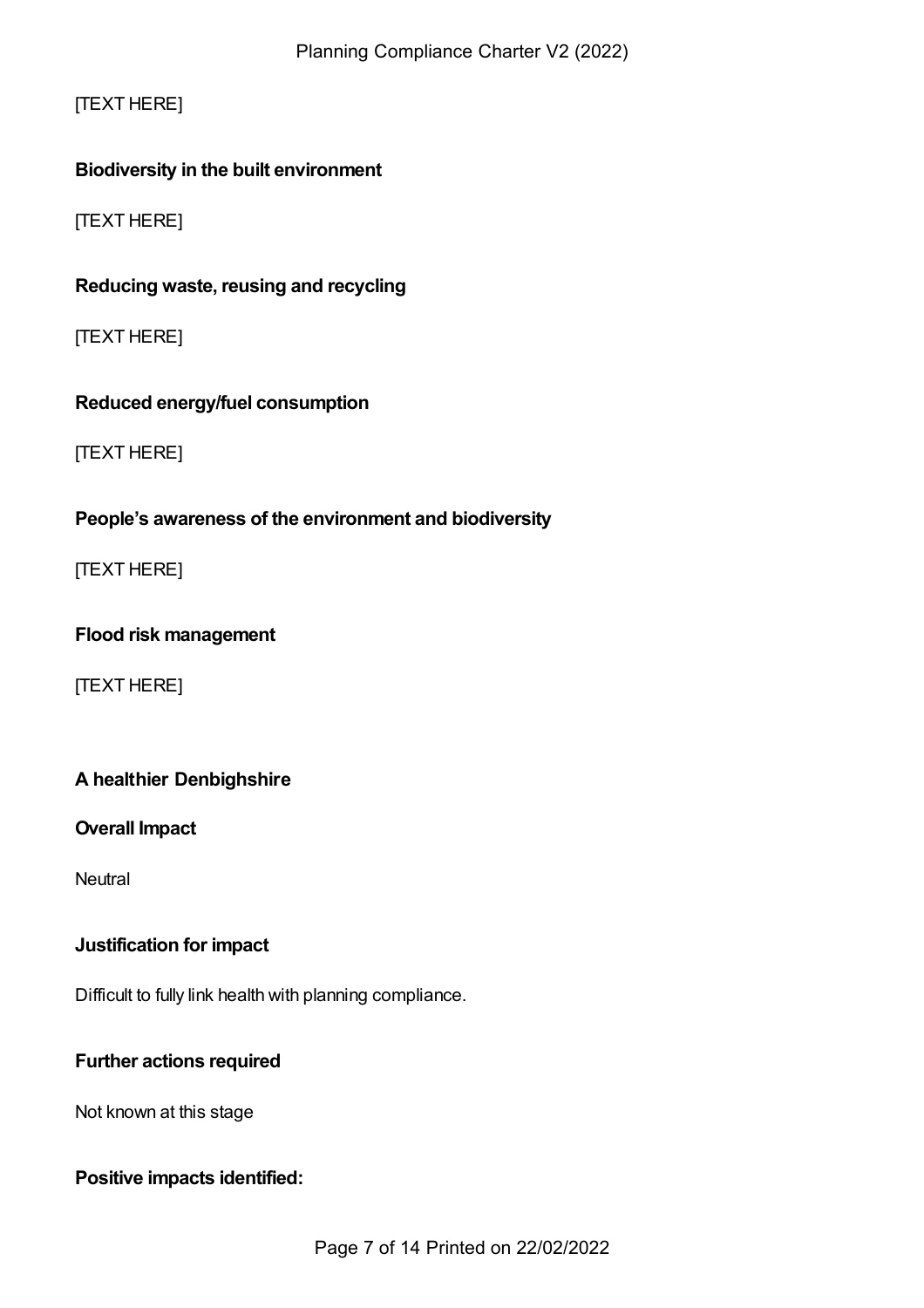## **Asocial and physical environment that encourage and support health and well-being**

Local groups taking positive action to improve their physical and natural environment will have a positive impact.

## **Access to good quality, healthy food**

Not known

## **People's emotional and mental well-being**

A better and more protected environment will support this.

#### **Access to healthcare**

Not known

#### **Participation in leisure opportunities**

Not known

## **Negative impacts identified:**

#### **Asocial and physical environment that encourage and support health and well-being**

**ITEXT HEREI** 

#### **Access to good quality, healthy food**

[TEXT HERE]

## **People's emotional and mental well-being**

[TEXT HERE]

#### **Access to healthcare**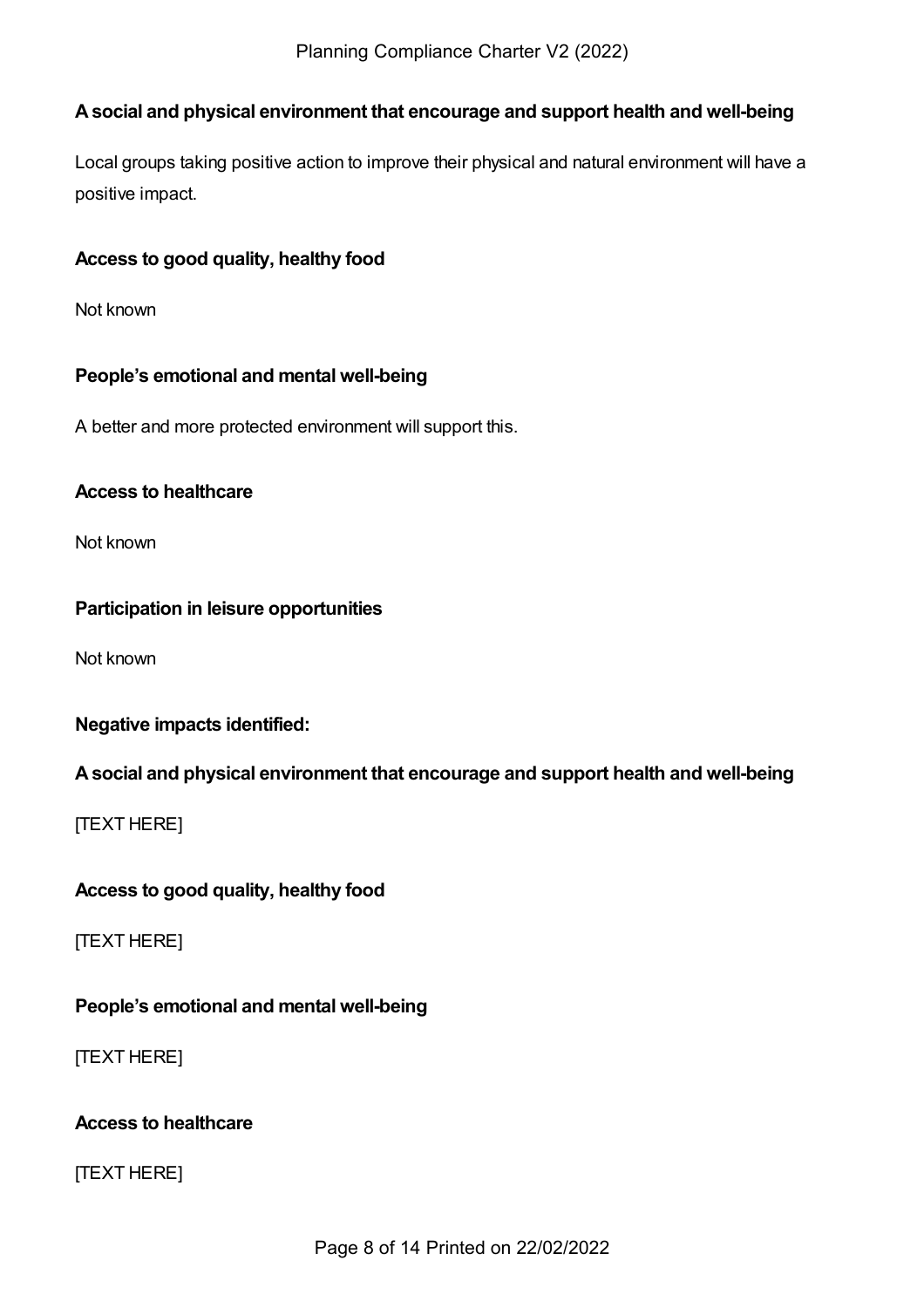## **Participation in leisure opportunities**

[TEXT HERE]

## <span id="page-8-0"></span>**A more equal Denbighshire**

**Overall Impact**

**Neutral** 

## **Justification for impact**

Not known

## **Further actions required**

Not known at this stage

**Positive impacts identified:**

**Improving the well-being of people with protected characteristics. The nine protected characteristics are: age; disability; gender reassignment; marriage or civil partnership; pregnancy and maternity; race; religion or belief; sex; and sexual orientation**

Not known

## **People who suffer discrimination or disadvantage**

Not known

## **People affected by socio-economic disadvantage and unequal outcomes**

Not known

## **Areas affected by socio-economic disadvantage**

It will be easier to prioritise such areas if CT&CC's identify issues they want tackling in these locations.

Page 9 of 14 Printed on 22/02/2022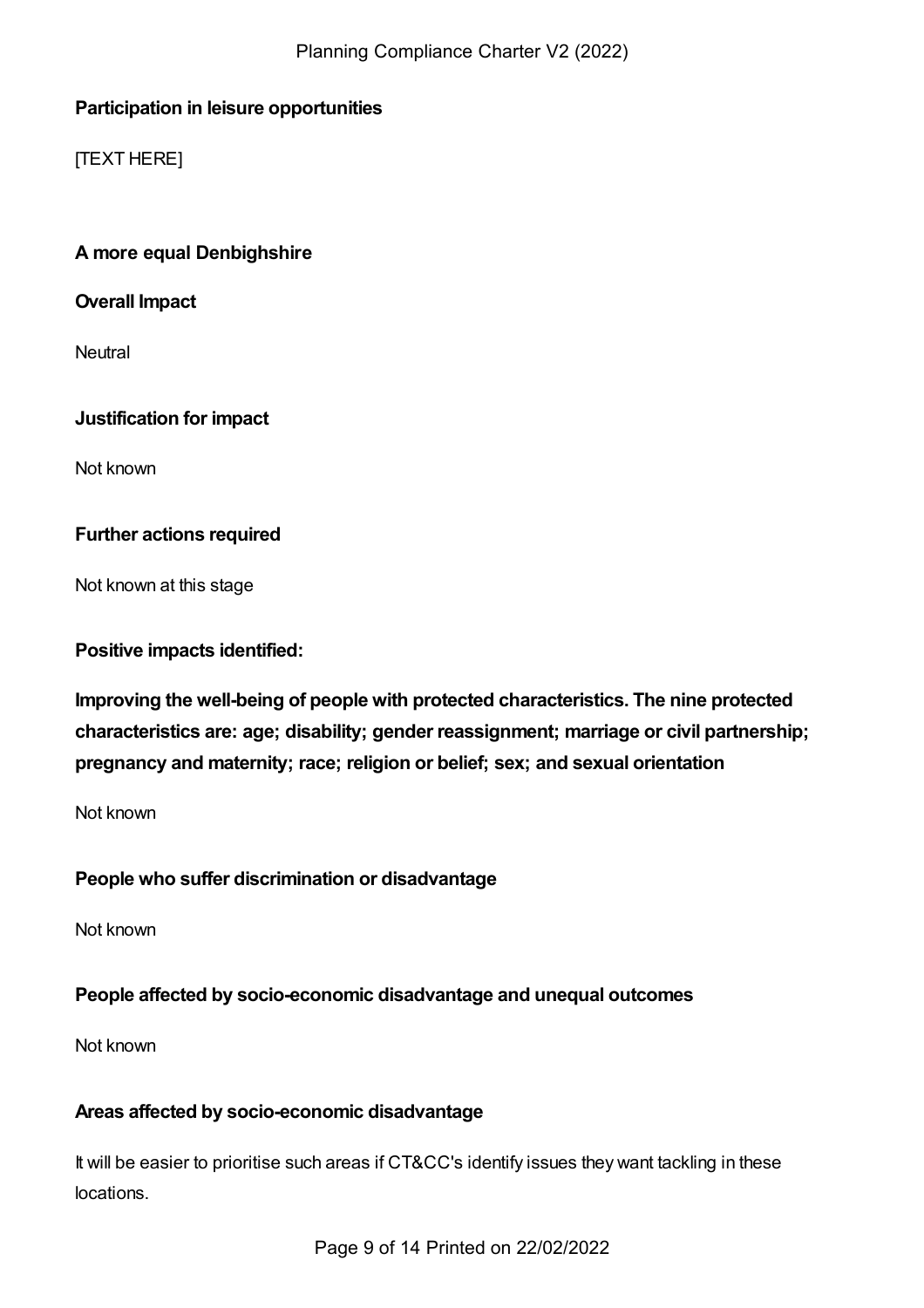**Negative impacts identified:**

**Improving the well-being of people with protected characteristics. The nine protected characteristics are: age; disability; gender reassignment; marriage or civil partnership; pregnancy and maternity; race; religion or belief; sex; and sexual orientation**

[TEXT HERE]

**People who suffer discrimination or disadvantage**

[TEXT HERE]

**People affected by socio-economic disadvantage and unequal outcomes**

[TEXT HERE]

**Areas affected by socio-economic disadvantage**

[TEXT HERE]

#### <span id="page-9-0"></span>**A Denbighshire of cohesive communities**

**Overall Impact**

Positive

#### **Justification for impact**

This is the main goal of this draft charter. There will be huge opportunities for positive community cohesion from empowering groups to target planning compliance priorities.

## **Further actions required**

Not known at this stage

#### **Positive impacts identified:**

#### **Safe communities and individuals**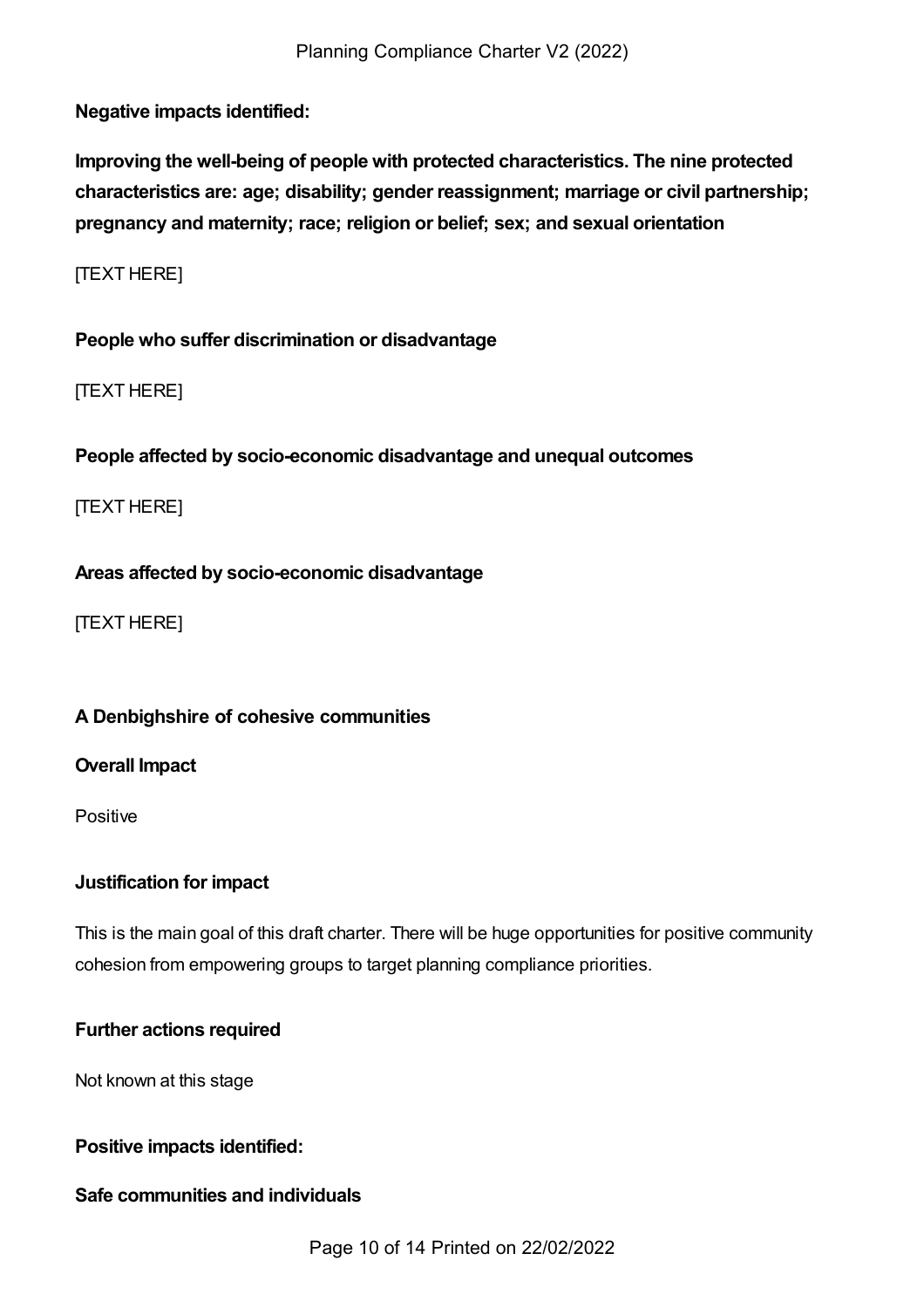Targeting localised planning compliance issues will increased the feeling of safety by improving the environment for citizens.

#### **Community participation and resilience**

This is all about involving the communities in how they manage their localities.

#### **The attractiveness of the area**

This charter will serve to improve the attractiveness of local areas.

#### **Connected communities**

there will be an opportunity to connect various groups in communities with the common goal to better police their environments.

#### **Rural resilience**

Rural communities can also identify projects that will benefit them.

#### **Negative impacts identified:**

#### **Safe communities and individuals**

#### [TEXT HERE]

#### **Community participation and resilience**

Possibility for conflicting issues within communities when it comes to planning compliance priorities.

#### **The attractiveness of the area**

#### [TEXT HERE]

## **Connected communities**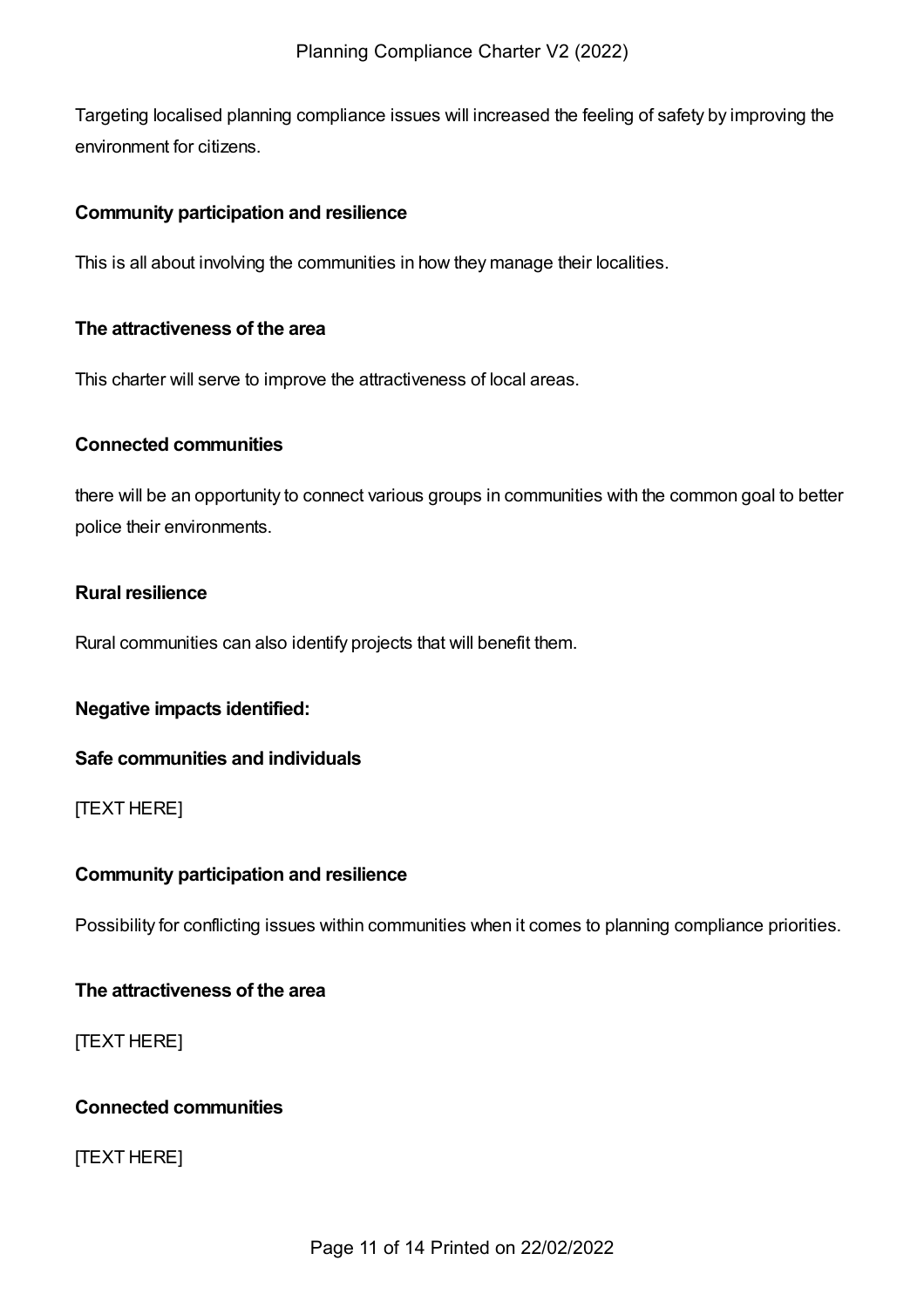## **Rural resilience**

## [TEXT HERE]

## <span id="page-11-0"></span>**A Denbighshire of vibrant culture and thriving Welsh language**

#### **Overall Impact**

**Neutral** 

## **Justification for impact**

Not known at this stage.

## **Further actions required**

Not known at this stage

#### **Positive impacts identified:**

#### **People using Welsh**

Not known

#### **Promoting the Welsh language**

Through targeting unauthorised and non-bilingual signage.

#### **Culture and heritage**

Through targeting the refurbishment of traditional buildings in communities.

#### **Negative impacts identified:**

#### **People using Welsh**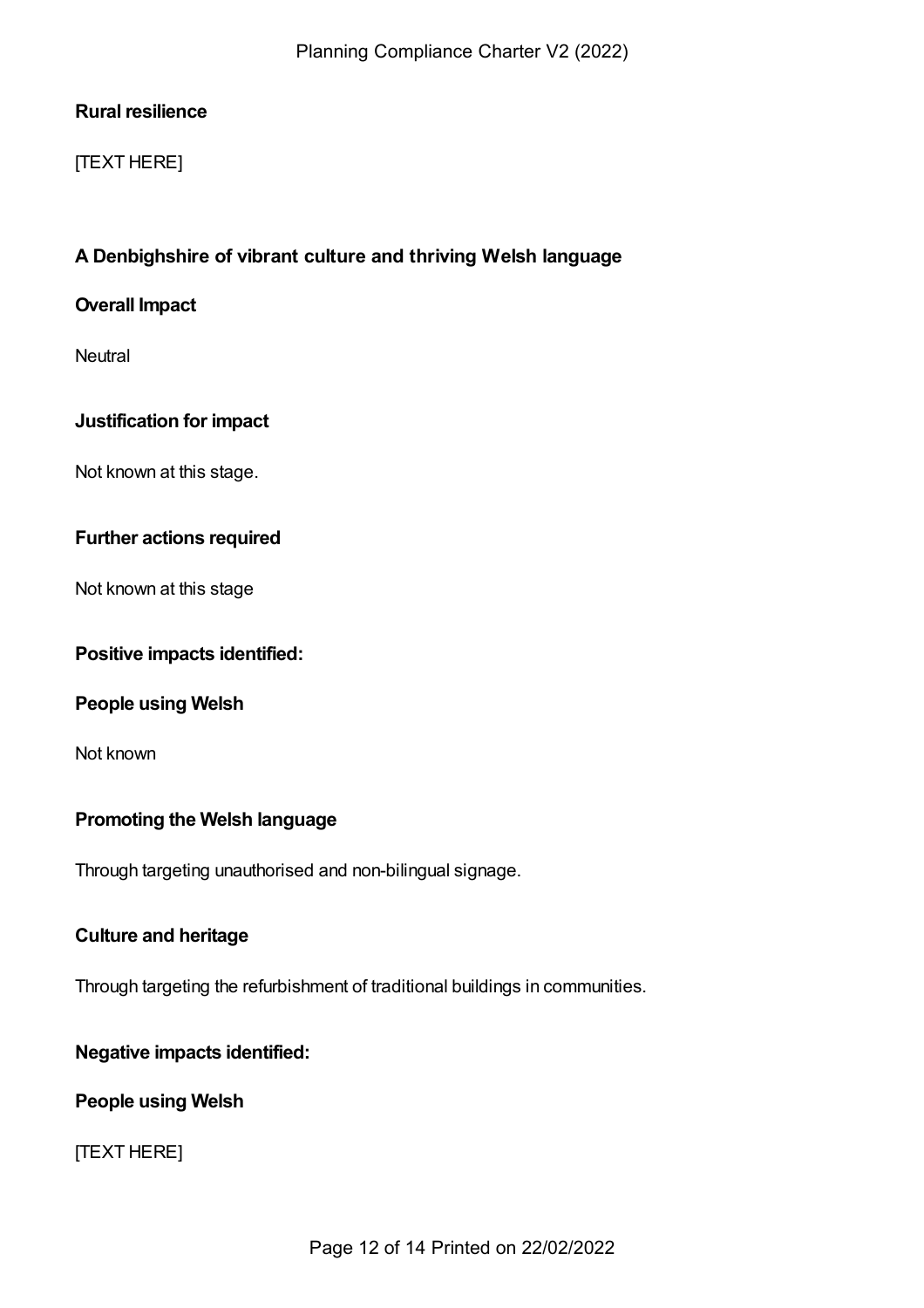## **Promoting the Welsh language**

[TEXT HERE]

## **Culture and heritage**

[TEXT HERE]

## <span id="page-12-0"></span>**A globally responsible Denbighshire**

## **Overall Impact**

**Neutral** 

## **Justification for impact**

Not known.

## **Further actions required**

Not known at this stage

## **Positive impacts identified:**

## **Local, national, international supply chains**

Not known

## **Human rights**

Not known

## **Broader service provision in the local area or the region**

Will assist in a wider interest and collective responsibility for the protection and enhancement of the environment.

## **Reducing climate change**